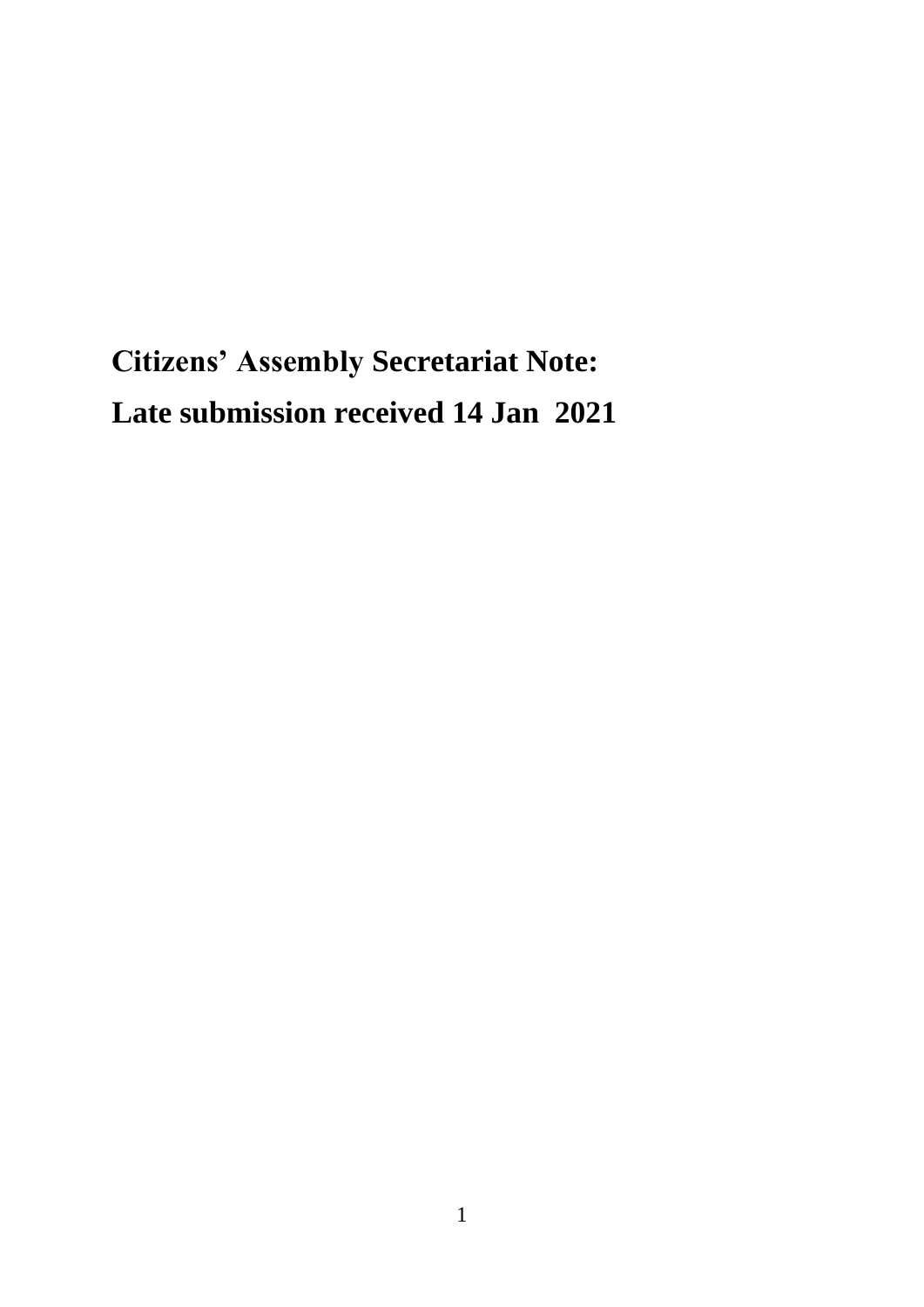## **Common Misunderstandings of National Income Accounts and the Implications for Public Policy**

Donal Nunan, Retired Economics Lecturer, U.C. Cork. Date:13/01/2020

Published national income statistics do not tell the whole story about a country's welfare. Yet, it would appear that many governments, including the European Union, tend to regard Net National Income as a correct indicator of a country's welfare. This suggests a view that work done in the home for the family is not as important as work done in the economy (because it does not appear in the national income accounts).

The '**True'** national income (or national output) of a country consists of all work done in the country during a year, whether paid for or not. It also includes rents, profits, interest on capital, and all voluntary work.

Domestic production intended for consumption by the family, such as the produce of a kitchen garden, is excluded by convention from official national income statistics, though it is part of the True National Income. Likewise with respect to housekeeping work done by the family. This has led many policy makers to conclude, without sufficient reflection, that it would be better for a country if those persons working at home transferred into the labour force instead.

This view lacks support for those women who might wish to stay at home with their children, at least in their early years, whereas the Irish Constitution, as it stands, suggests that the State should be supportive of spouses who wish to stay at home full time to raise their children. In those countries where mothers try to combine a full-time career with the major burden of home duties, the birth rate tends to fall and population reproduction rates become negative.

The people who devised national income accounts were aware that what they proposed did not include all elements of a country's **True** national income: they deliberately excluded those factors mentioned above, because they judged they could not be measured in meaningful money terms. They were not prejudiced – they were being pragmatic.

Continued on page 2